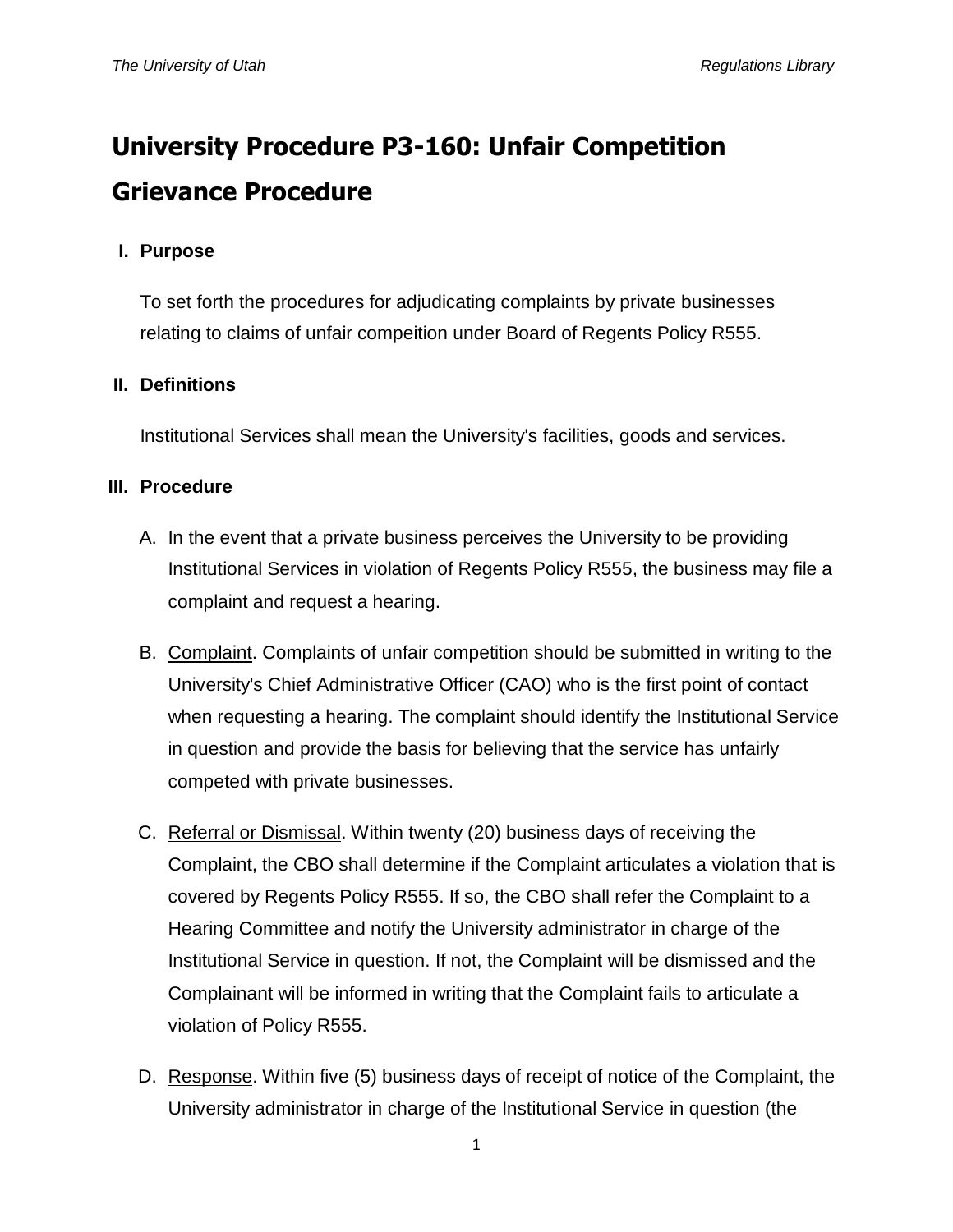"Respondent"0 may submit to the Hearing Committee a response to the Complaint.

E. Hearing Committee. The Hearing Committee shall be an ad hoc, three person committee appointed by the CAFO and comprised of two university officers and a representative from the private sector.

### F. Hearing Procedures.

- 1. Hearings shall occur within a reasonable time after referral of the Complaint to the Hearing Committee. Written notice of the date and time of the Hearing will be provided to the parties at least seven (7) business days before the hearing.
- 2. The Complainant and the Respondent (or designee) may attend the hearing and present their positions to the Committee. Each party may be accompanied by an advisor (including legal counsel) who will be permitted to attend, but not directly participate, in the proceedings. Any party intending to bring legal counsel as their advisor shall notify the Committee and the opposing party of this decision at least three (3) business days before the hearing.
- 3. The Hearing Committee shall determine the length of the hearing and the procedures to be followed in the hearing.
- 4. Any documentation that the parties would like the Committee to consider should be presented to the Committee and to the opposing party at least three (3) business days before the hearing.
- 5. As a general rule, the Committee will not hear evidence from party witnesses. If parties wish the Committee to consider witness testimony, the names of the proposed witnesses and a brief description of their testimony will be submitted to the Committee and to the opposing party at least three (3)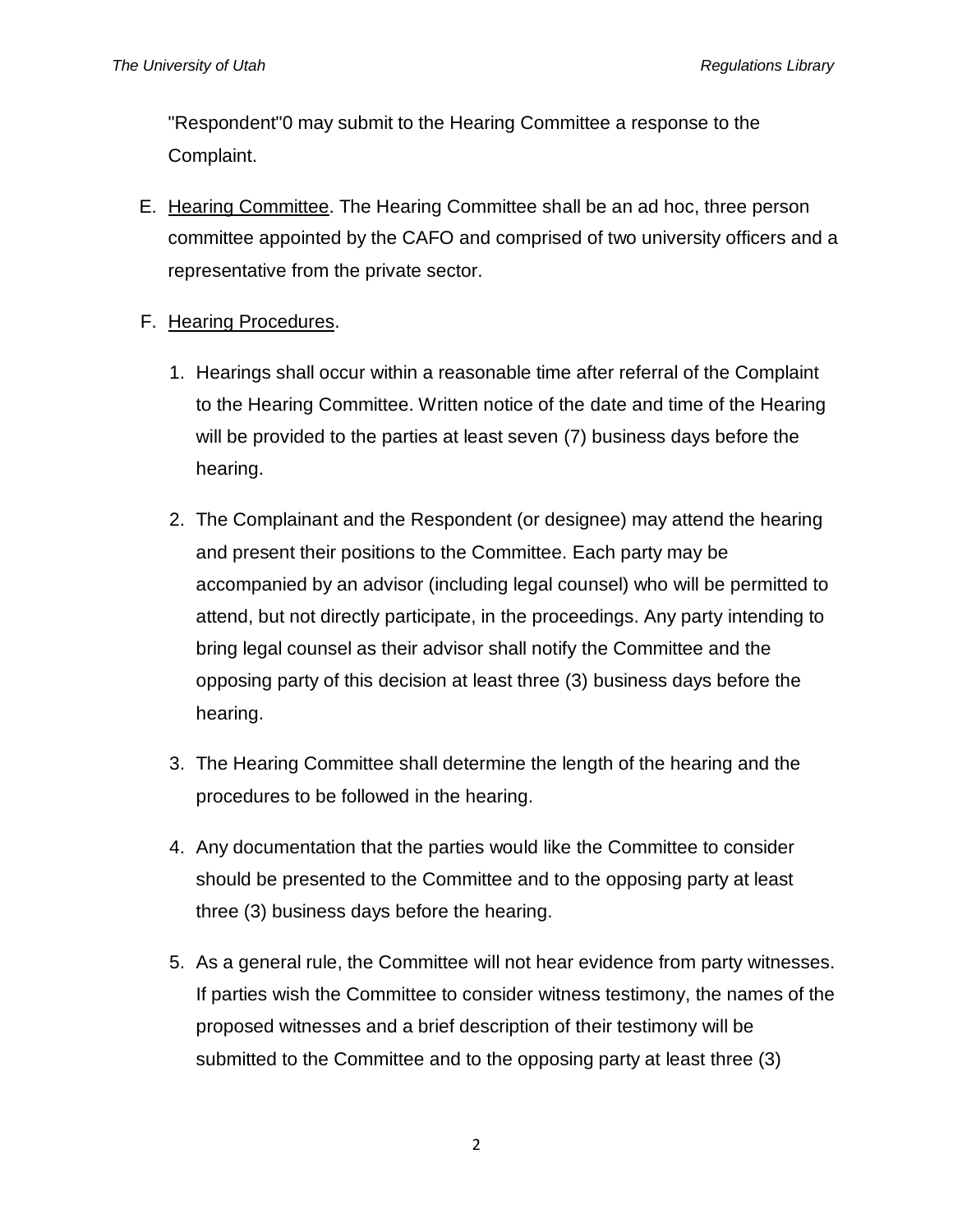business days before the hearing. The Committee shall have the discretion to grant or deny the request to submit witness testimony.

- 6. The Hearing Committee is not bound by strict rules of legal evidence or procedure and may consider any evidence it deems relevant.
- 7. University legal counsel may serve as a resource to the Hearing Committee deliberations and voting shall occur in closed session after the presentations of the parties.
- 8. Hearings shall be closed to the public. Hearing Committee deliberations and voting shall occur in closed session after the presentation of the parties.
- 9. The Hearing Committee shall determine by majority vote, and by a preponderance of evidence, whether the Institutional Service offered by the University violates Policy R555.
- 10. Within five (5) business days of the hearing, the Committee shall provide a written report of its decision to the CAFO and the parties.
- G. Appeal to the Board of Trustees. Either party may submit a written appeal of the Committee decision (and/or the CAFO's decision to not refer a matter to a Hearing Committee) to the University's Board of Trustees. The appeal shall be submitted to the Board and to the opposing party within five (5) business days of receipt of the Committee (or CAFO) decision.
	- 1. The other party to the appeal may submit a response to the Board within three (3) business days of receipt of the appeal.
	- 2. The appeal will be considered by the Board in its next regular meeting, so long as the time for adding new matters to the Board agenda has not passed. Otherwise, the appeal will be added to the next regularly scheduled Board meeting.